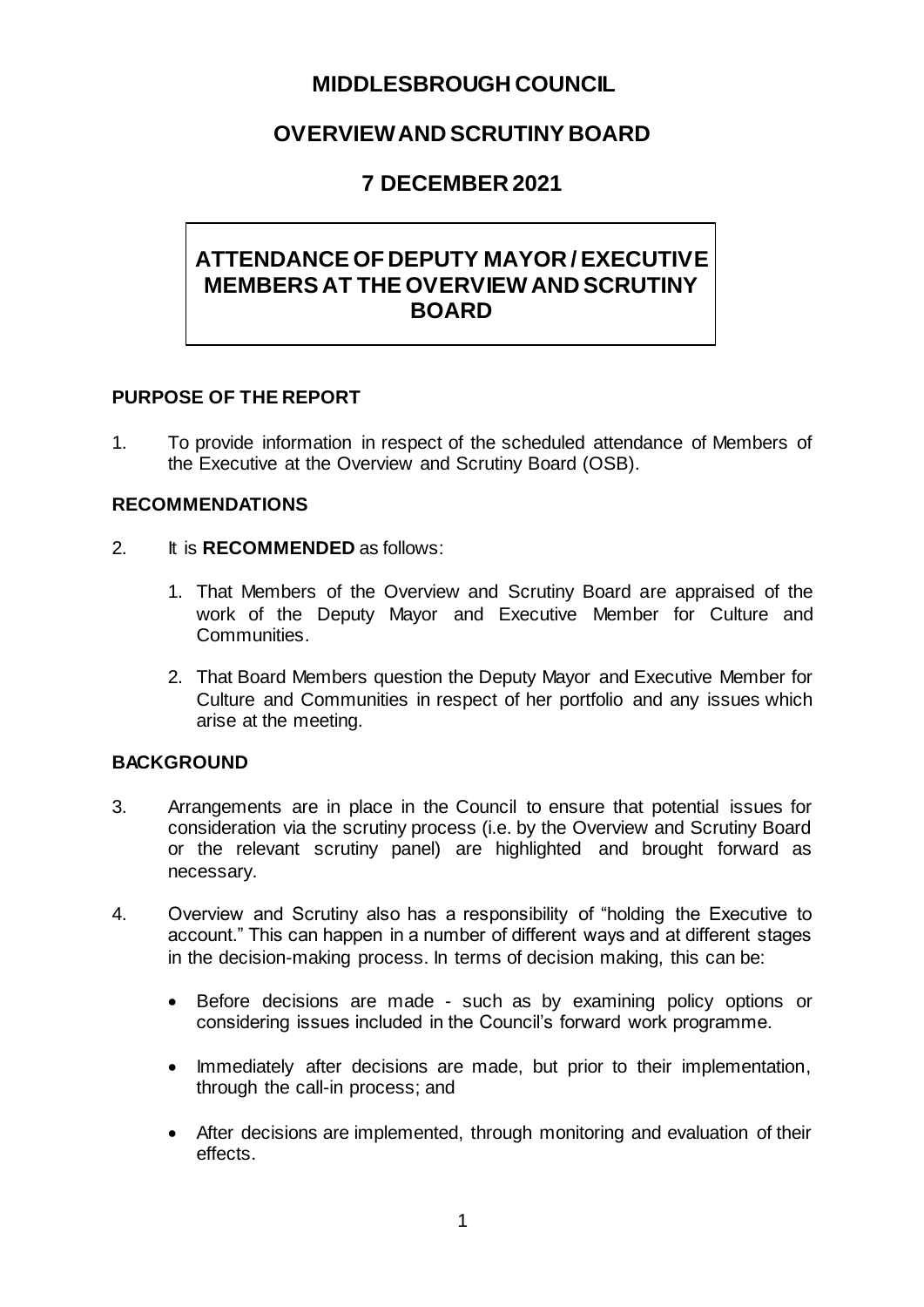- 5. Overview and Scrutiny can be involved in holding the Executive to account as a whole, by using the methods outlined in the preceding paragraph, or on an individual basis. The OSB's role in this area has been strengthened in recent years, with arrangements having been made for individual Members of the Executive to attend OSB.
- 6. This has given OSB Members the opportunity to hear directly from each Executive Member on matters such as their aims and aspirations, progress made, objectives and priorities and also any emerging issues or pressure areas relating to their portfolio.
- 7. The process has also presented an opportunity for OSB to highlight and question any issues of concern or difficulty (for example in respect of service areas where targets have not been reached or where objectives have not been achieved) and to question what action will be taken to address such issues.
- 8. Arrangements have been made for the Deputy Mayor and Executive Member for Culture and Communities to be in attendance at today's meeting. Details of the relevant portfolio are attached at **Appendix 1**.

#### **BACKGROUND PAPERS**

9. There were no background papers used in the preparation of this report.

#### **Contact Officer:**  Caroline Breheny Democratic Services Telephone: 01642 729752(direct line) e mail: caroline\_breheny@middlesbrough.gov.uk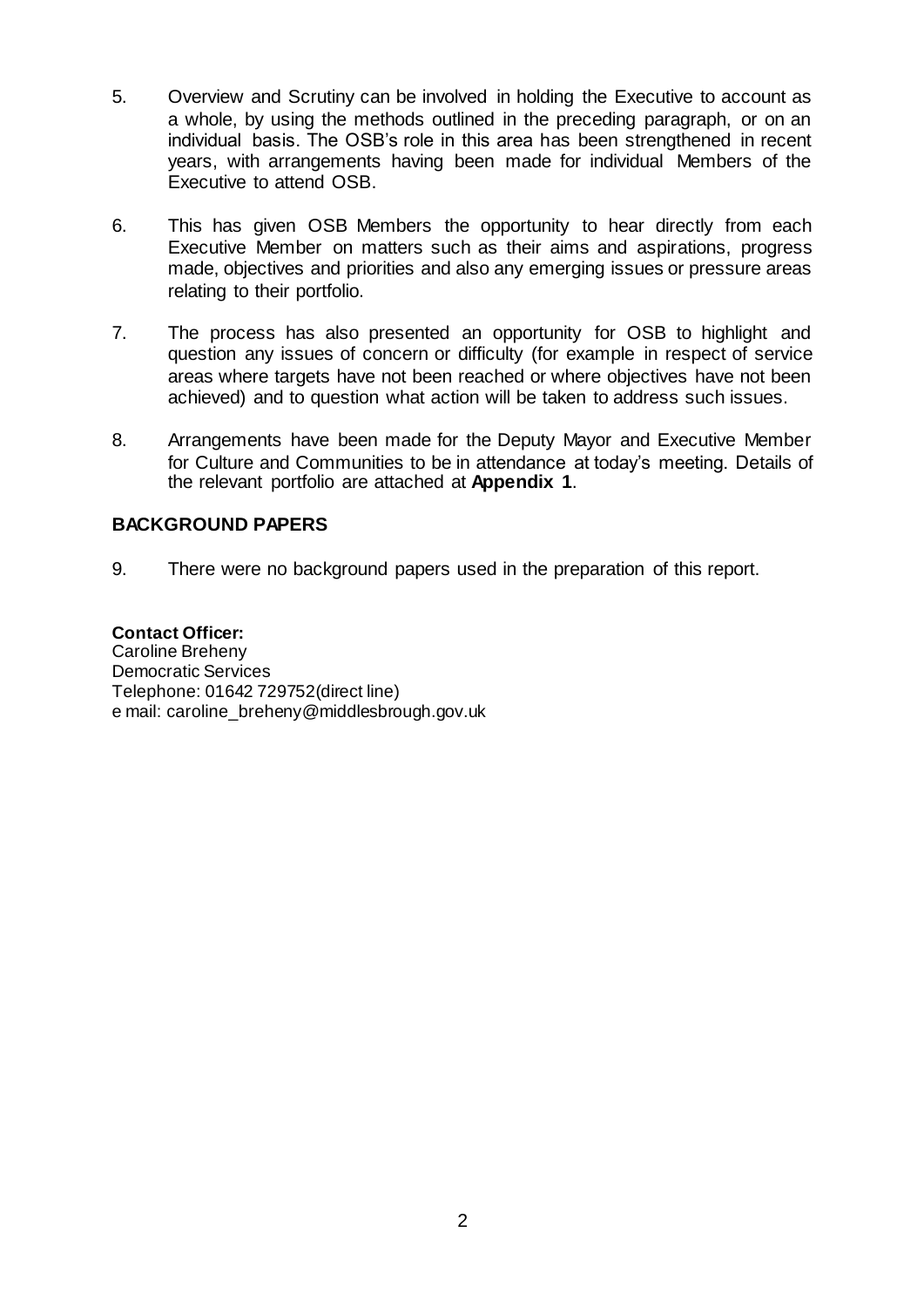| <b>Executive Portfolio:</b> | Deputy Mayor and Executive Member for Culture and<br><b>Communities</b>                       |
|-----------------------------|-----------------------------------------------------------------------------------------------|
| <b>Portfolio Holder:</b>    | <b>Councillor Mieka Smiles</b>                                                                |
| <b>Lead Officer:</b>        | Director of Regeneration and Culture/Director of Environment and<br><b>Community Services</b> |
| <b>SCOPE OF PORTFOLIO</b>   |                                                                                               |

The Deputy Mayor and Executive Member for Culture and Communities, particularly in relation to the role of Deputy Mayor will support the Mayor in the development and promotion of Council activities, policies and performance and to lead on managing the business of the Council. The Deputy Mayor will Chair meetings of the Executive in the absence of the Mayor. If for any reason the Mayor is unable to act, the Deputy Mayor will act in his place until the Mayor is again able to act.

In relation to the responsibilities for Culture and Communities, the Deputy Mayor and Executive Member for Culture and Communities has responsibility for strengthening the town's cultural sector and creating safer communities, in accordance with the Mayor's Priorities. The Deputy Mayor and Executive Member for Culture and Communities will also have responsibility for:

- Services to support vulnerable people
- Community Safety and Community Development
- Empowering communities and individuals to access opportunities
- Supporting people into employment
- Cultural Strategy
- Migration and Asylum Seekers
- Welfare Rights
- Corporate Equality and Diversity Policy

### **Policy Framework – Communities**

- Voluntary Sector
- Strategic Approach to Addressing Poverty
- Community Safety including Law and Order Issues
- Community Development
- Community Hub Development
- Civil Contingencies Act 2004
- Crime and Policing Act 2014
- Human Rights Act
- Cultural Strategy